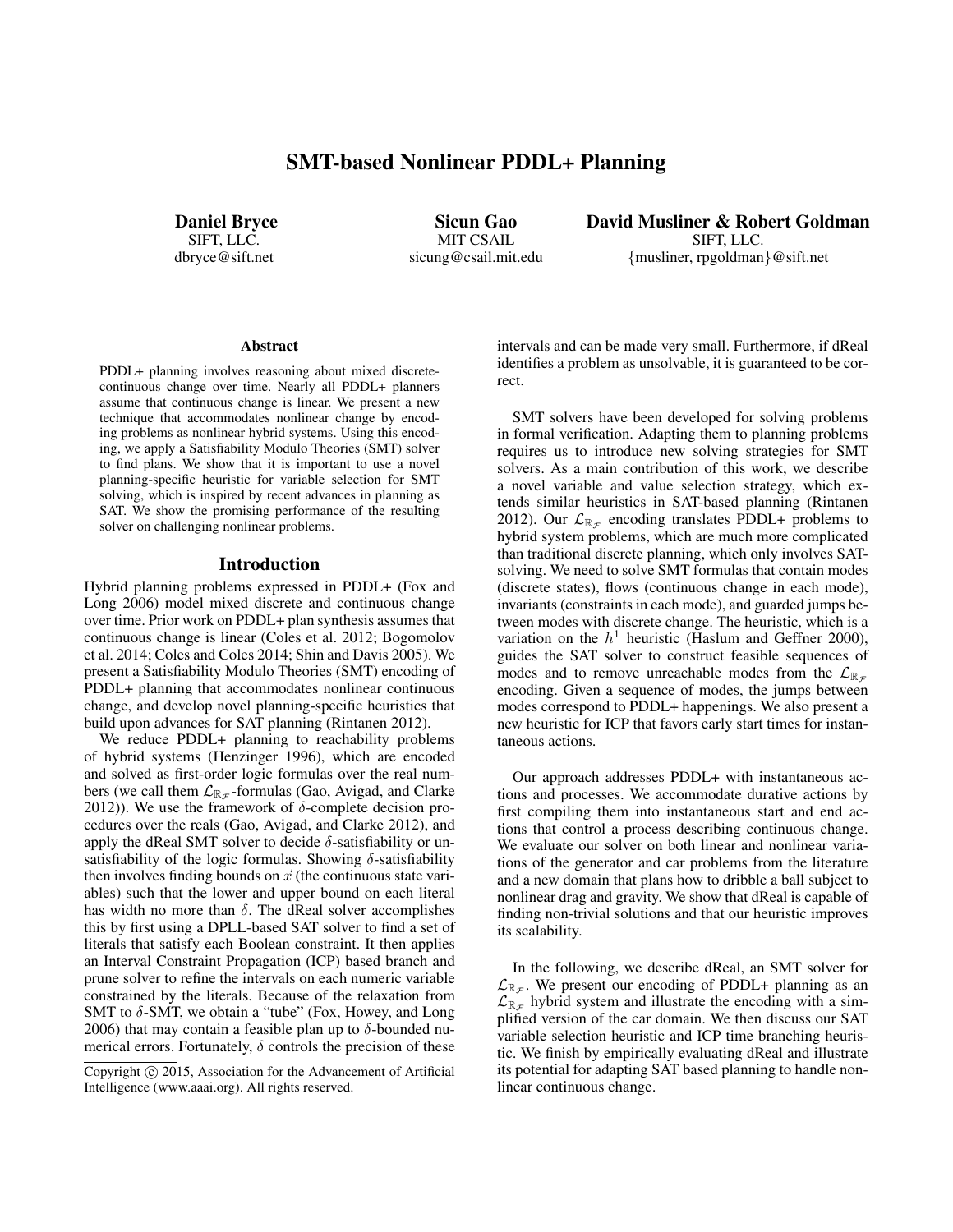# SMT Solving for  $\mathcal{L}_{\mathbb{R}_\mathcal{F}}$ -Formulas

Our work formulates  $\mathcal{L}_{\mathbb{R}_{\mathcal{F}}}$  encodings of hybrid systems to express PDDL+ planning. We use the dReal solver to solve (i.e., find satisfying solutions of) these encodings. As part of this work, we extend the dReal solver to use heuristics that incorporate domain-independent knowledge present in the hybrid system specification. In the following, we provide an overview of dReal and how it solves  $\mathcal{L}_{\mathbb{R}_{\mathcal{F}}}$  problems.

 $\mathcal{L}_{\mathbb{R}_{\mathcal{F}}}$ -**Formulas**  $\mathcal{L}_{\mathbb{R}_{\mathcal{F}}}$ -formulas are first-order formulas over real numbers, whose signature allows an arbitrary collection  $F$  of Type 2 computable real functions (Gao, Avigad, and Clarke 2012). The syntax is standard:

$$
t := c | x | f(t(\vec{x}));
$$
  

$$
\varphi := t(\vec{x}) > 0 | t(\vec{x}) \ge 0 | \varphi \wedge \varphi | \varphi \vee \varphi | \exists x_i \varphi | \forall x_i \varphi.
$$

A function is Type 2 computable if it can be algorithmically evaluated up to an arbitrary numerical accuracy. All common continuous real functions are Type 2 computable.

dReal checks whether an  $\mathcal{L}_{\mathbb{R}_{\mathcal{F}}}$  formula is  $\delta$ -satisfiable  $(a \cdot \text{decidable problem})$  by combining a SAT solver (Eén and Sörensson 2004) with an ICP solver (Granvilliers and Benhamou 2006). dReal employs the DPLL(T) framework (Bruttomesso et al. 2010) for SMT. It first solves the Boolean constraints to find a satisfying set of literals of the form  $(t(\vec{x}) \geq 0)$  or  $\neg (t(\vec{x}) \geq 0)$ . This conjunctive set of literals imposes a set of numeric constraints that are solved using ICP. If successful, dReal finishes, and otherwise, the ICP solver returns a set of literals that explain inconsistency. The inconsistent literals become a conflict clause that can be used by the SAT solver. If the SAT solver cannot find a satisfying set of literals, then it returns with an unsatisfiable result.

The ICP solver uses the branch and prune (Van Hentenryck, McAllester, and Kapur 1997) algorithm to refine a set of intervals over the continuous variables (called a box). Each branch splits the interval of a single continuous variable, creating two boxes. Pruning operators propagate the constraints to shrink the boxes. The primary pruning operator enforces hull consistency (Granvilliers and Benhamou 2006) of the box. The constraints that involve integrating an ODE are propagated by performing interval-based integration with the CAPD library.<sup>1</sup> ICP continues to branch and prune boxes until it finds a box that is  $\delta$ -satisfiable or establishes that no such box exists (i.e., the constraints are inconsistent). A box is  $\delta$ -satisfiable when for any vector of values  $\vec{x}$  represented by the box, each constraint  $f(\vec{x}) \geq -\delta$  (or  $f(\vec{x}) > -\delta$ ) is satisfied.

## Hybrid Planning

Following (Bogomolov et al. 2014), a PDDL+ planning instance is a pair  $I = (Dom, Prob)$  where  $Dom =$  $(Fs, Rs, As, Es, Ps, arity)$  is a tuple comprising a finite set of function symbols  $Fs$ , a finite set of relation symbols Rs, a finite set of (durative) actions As, a finite set of events  $Es$ , a finite set of processes  $Ps$ , and a function arity mapping all symbols in  $Fs \cup Rs$  to their respective arities. The triple  $Prob = (Os,Init, G)$  comprises a set

of domain objects  $Os$ , the initial state *Init*, and the goal specification G. In the following, we restrict our focus to instances that are event-free, and contain only instantaneous (non-durative) actions. We also assume a grounded planning instance that is grounded in the conventional manner.

States consist of both discrete variables (propositions  $p \in$ P) and a vector of numeric variables  $\vec{x}$ . Actions define a precondition pre over both discrete and numeric variables and effect eff that discretely changes both discrete and numeric variables. Processes define a precondition pre which enables the process when satisfied by the current state and an effect eff that adjusts the rate of change of continuous variables.

## Hybrid Automata

We encode hybrid automata reachability problems as a  $k$ step M-delay SMT instance defined with the first-order language  $\mathcal{L}_{\mathbb{R}_{\mathcal{F}}}$  over the reals, which allows the use of a wide range of real functions including nonlinear ODEs.

 $\mathcal{L}_{\mathbb{R}_{\mathcal{F}}}$ -Representations of Hybrid Automata A hybrid automaton in  $\mathcal{L}_{\mathbb{R}_\mathcal{F}}$ -representation is a tuple

$$
H = \langle X, Q, \{\mathsf{flow}_q(\vec{x}_0, \vec{x}_t, t) : q \in Q\}, \{\mathsf{inv}_q(\vec{x}) : q \in Q\},\
$$
  

$$
\{\mathsf{jump}_{q \to q'}(\vec{x}_t, \vec{x}'_0) : q, q' \in Q\}, \{\mathsf{init}_q(\vec{x}) : q \in Q\}\rangle
$$

where  $X \subseteq \mathbb{R}^n$  for some  $n \in \mathbb{N}$ ,  $Q = \{q_1, ..., q_m\}$  is a finite set of modes, and the other components are finite sets of quantifier-free  $\mathcal{L}_{\mathbb{R}_{\mathcal{F}}}$ -formulas.

Figure 1 lists the  $\mathcal{L}_{\mathbb{R}_{\mathcal{F}}}$  encoding of a k-step M-delay SMT instance for hybrid system  $H$  and reachability property goal $_{q_G}(\vec{x}_k^t)$ . The first line includes the bounded (superscripts) existential quantifiers over continuous variables at the start  $(\vec{x}_i)$  and end  $(\vec{x}_i^t)$  of each mode as well as the times of mode jumps  $t_i$  (relative to the start of the source mode). The second line states the initial value of each continuous variable, flows, and invariants in the initial mode. The enforce literal is used to simplify encoding mode sequences. The third and fourth lines encode possible mode transitions at each step  $i$ , as well as how the destination mode behaves (i.e., its flows and invariants). We note that the set of possible transitions  $h_k(Q)$  will include all transitions at each time by default. In the next section, we show how to remove impossible transitions from this set as a by-product of computing reachability heuristics. The final line encodes the goal that must be met in step  $k$ .

### Encoding Hybrid Planning as a Hybrid Automaton

The hybrid encoding of a PDDL+ planning task defines:

- $X = Fs$ , where  $Fs$  is the set of ground functions.
- $Q = 2^P \times_{ps \in PS} \text{pre}_X(ps)$ , where each mode corresponds to a subset of propositions that are true and a subset of the processes' numeric preconditions that are satisfied. In the following, we use modes  $q \in Q$  and the propositions and numeric process conditions corresponding to  $q$  interchangibly.

<sup>1</sup> http://capd.ii.uj.edu.pl/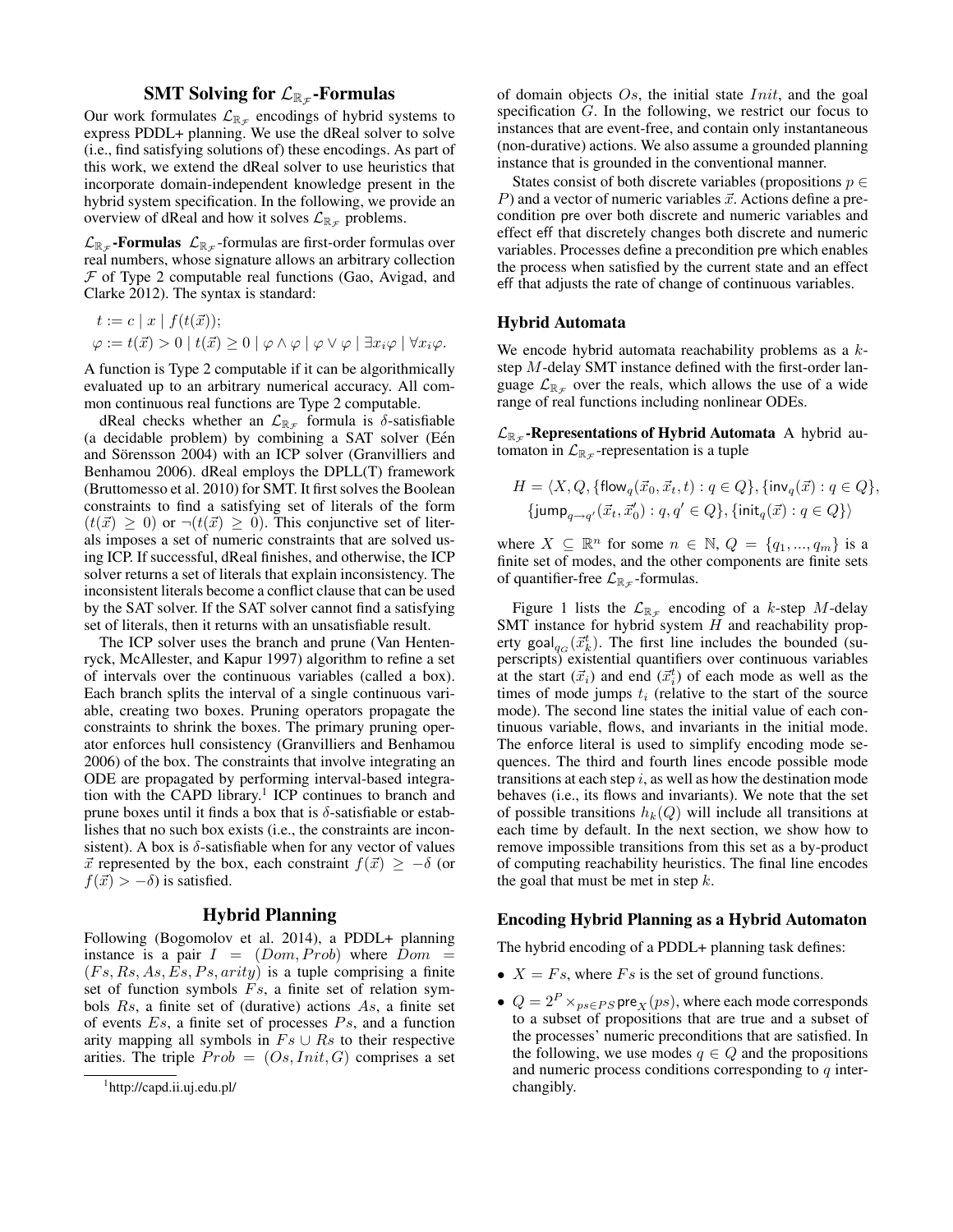∃ <sup>X</sup>~x0∃ <sup>X</sup>~x<sup>t</sup> 0 · · · ∃<sup>X</sup>~xk∃ <sup>X</sup>~x<sup>t</sup> k∃ [0,M] t<sup>0</sup> · · · ∃[0,M] tk. initq<sup>0</sup> (~x0) ∧ flowq<sup>0</sup> (~x0, ~x<sup>t</sup> 0 , t0) ∧ enforce(q0, 0) ∧ ∀[0,t0] t∀ <sup>X</sup>~x (flowq<sup>0</sup> (~x0, ~x, t) → invq<sup>0</sup> (~x))∧ k ^−1 i=0 \_ (q,q<sup>0</sup> ,i)∈hk(Q) jumpq→<sup>q</sup> <sup>0</sup> (~x<sup>t</sup> i , ~xi+1) ∧ flow<sup>q</sup> <sup>0</sup> (~xi+1, ~x<sup>t</sup> <sup>i</sup>+1, ti+1) ∧ enforce(q, q<sup>0</sup> , i) ∧ enforce(q 0 , i + 1)∧ ∀ [0,ti+1] t∀ <sup>X</sup>~x (flow<sup>q</sup> <sup>0</sup> (~xi+1, ~x, t) → inv<sup>q</sup> <sup>0</sup> (~x)))

 $\wedge$  goal $_{q_G}(\vec{x}_k^t) \wedge$  enforce $(q_G, k).$ 

# Figure 1: SMT-encoding of  $k$ -step Reachability

• flow = {flow<sub>q</sub> $(\vec{x}_0, \vec{x}_t, t) : q \in Q$ } where flow<sub>q</sub> $(\vec{x}_0, \vec{x}_t, t)$ defines:

$$
\bigwedge_{x \in X} \left( x_t = x_0 + \int_0^t \sum_{ps \in Ps(q,x)} \text{eff}^x_{ps}(s) ds \right)
$$

where  $Ps(q, x)$  is the set of processes effecting x that have their propositional preconditions satisfied by  $q$  and eff $_{ps}^{x}$  is a process ps's effect upon x.

• inv = {inv<sub>q</sub>( $\vec{x}$ ) :  $q \in Q$ } where inv<sub>q</sub>( $\vec{x}$ ) defines:

$$
\bigwedge_{ps \in Ps(q)} \bigwedge_{f(\vec{x}) \in \text{pre}_X(ps)} f(\vec{x})
$$

where  $Ps(q)$  is the set of all processes whose propositional preconditions are satisfied by q and pre $\chi(ps)$  is the set of numeric preconditions  $f(\vec{x})$  of ps.

• jump = {jump<sub>q→q'</sub>( $\vec{x}_t$ ,  $\vec{x}'_0$ )} where each jump corresponds to an instantaneous action  $a \in As$ . If the discrete preconditions of a are satisfied by q, and  $q' =$  $q \setminus \text{eff}^-_P(a) \cup \text{eff}^+_P(a)$  (using the respective negative and positive effects), then the jump jump $p_{q \to q'}^a(\vec{x}_t, \vec{x}_0')$  corresponding to a defines:

$$
\bigwedge_{f(\vec{x}_t) \in \text{pre}_X(a)} f(\vec{x}_t) \land \bigwedge_{f(\vec{x}_t, \vec{x}'_0) \in \text{eff}_X(a)} f(\vec{x}_t, \vec{x}'_0) \land t \geq \epsilon
$$

where  $pre<sub>X</sub>(a)$  is a set of numeric preconditions and eff  $X(a)$  is a set of discrete numeric effects.

• init = init<sub>q0</sub>( $\vec{x}$ ) where q<sub>0</sub> is the mode consistent with the initial state propositions and init $_{q_0}(\vec{x})$  defines:

$$
\bigwedge_{f(\vec{x}_0)\in\mathit{Init}_x} f(\vec{x}_0)
$$

where  $Init_x$  is the set of initial function assignments.

We state the goal in  $\mathcal{L}_{\mathbb{R}_{\mathcal{F}}}$  as goal $_{q_G}(\vec{x}_k^t)$ .

# Example: Vehicle Planning Problem

A simplified version of the PDDL+ vehicle problem (Fox and Long 2006) includes the following actions and processes:

```
(:action start
:precondition ()
:effect (run))
(:action accel
:precondition (run)
:effect (increase a 1))
(:process moving
:precondition (run)
 :effect (increase v (* #t a)))
(:process drag
 :precondition (and (run) (> v 0))
 :effect (decrease v (* #t (* 0.1 (ˆ v 2)))))
```
The initial state includes zero propositions indicating the vehicle is not running and two continuous variables indicating its acceleration and velocity:

$$
(= a 0) (= v 0)
$$

The goal is to increase the velocity by no less than 0.01 units:

 $(>= v 0.01)$ 

.

 $j'$ 

The  $\mathcal{L}_{\mathbb{R}F}$  encoding of the hybrid system corresponding to this problem defines:

- $X = \{v, a\}$ , variables for velocity and acceleration.
- $Q = \{\{\}, \{run\}, \{v > 0\}, \{run, v > 0\}\}\$ , for states where run is false or true and the velocity is or is not greater than zero.<br>  $f(x) = \frac{d^2x}{dx^2} + \frac{1}{2} \ln (a_1 - a_2) \wedge (a_2 - a_3)$  flow  $f(x) = \frac{1}{2} (\vec{x}_0, \vec{x}_1, t)$  $\begin{pmatrix}\n\vec{a} & \vec{a} & t\n\end{pmatrix}$  is  $(a = a) \wedge (v = v)$  flow

• 
$$
\text{flow}_{\{1\}}(x_0, \dot{x_t}, t)
$$
 is  $(a_t = a_0) \land (v_t = v_0) \text{ flow}_{\{run\}}(x_0, \dot{x_t}, t)$   
is  $(a_t = a_0) \land (v_t = v_0 + \int_0^t (a(s))ds) \text{ flow}_{\{v > 0\}}(\vec{x}_0, \vec{x_t}, t)$  is

$$
(a_t = a_0) \wedge (v_t = v_0 + \int_0^t -0.1v(s)^2 ds)
$$

flow  $_{\{run,v>0\}}({\vec{x}}_0, {\vec{x}}_t, t)$  is

$$
(a_t = a_0) \wedge (v_t = v_0 + \int_0^t a(s) - 0.1v(s)^2 ds)
$$

- inv<sub>{v>0}</sub> and inv<sub>{run,v>0}</sub> is  $v > 0$ .
- jump<sup>start</sup><sub>{}</sub> $\rightarrow$ {run}</sub> $(\vec{x}_t, \vec{x}'_0)$  is

$$
(a'_0 = a_t \land v'_0 = v_t \land t \ge \epsilon)
$$
  

$$
jump_{\{run\}}^{accel}
$$

$$
(a'_0 = a_t + 1 \land v'_0 = v_t \land t \ge \epsilon)
$$
  

$$
jump_{\{run\} \to \{run, v > 0\}}^{accel}
$$

$$
(a'_t, \vec{x}'_0)
$$
is

$$
(a'_0 = a_t \wedge v'_0 = v_t \wedge t \ge \epsilon)
$$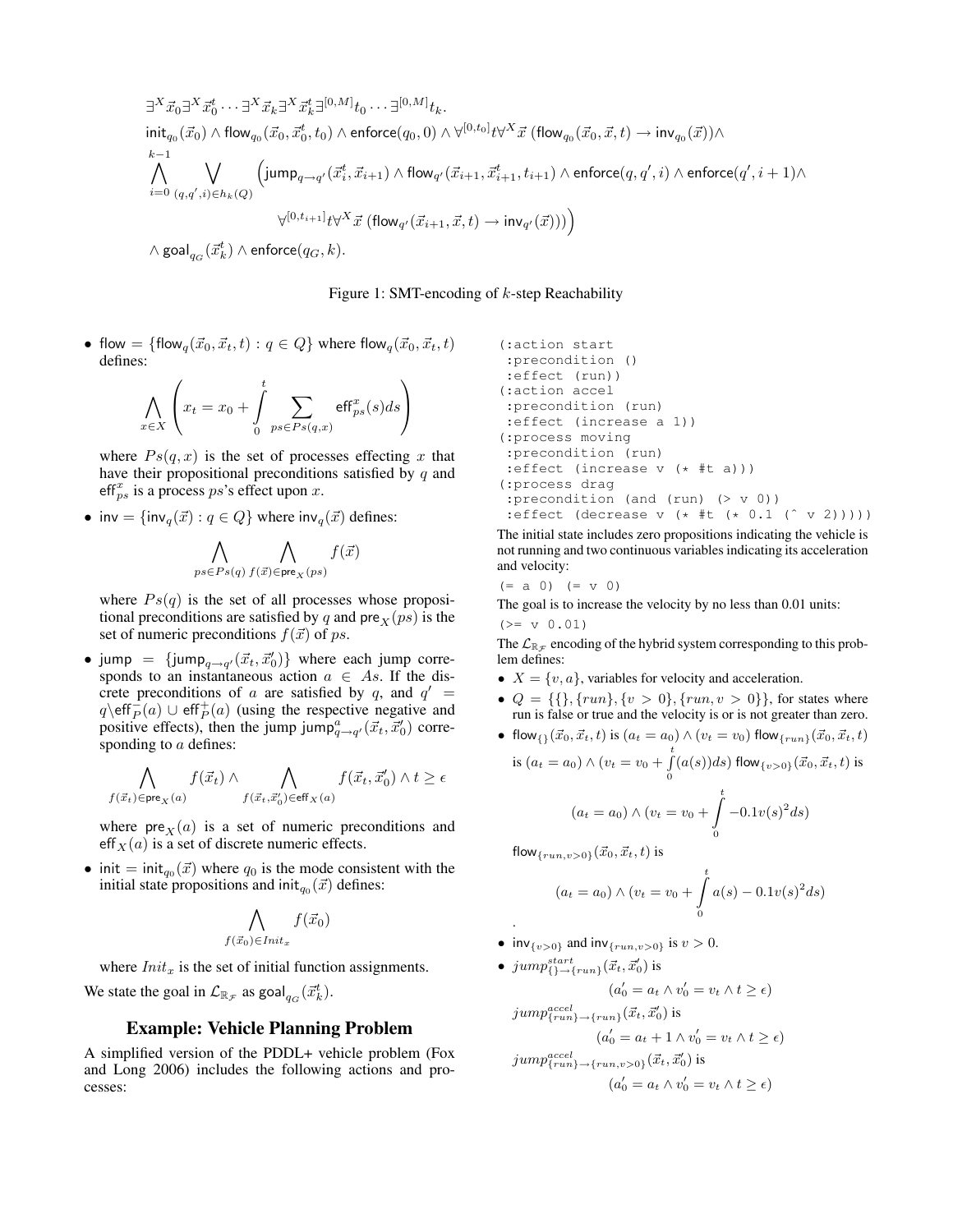- init<sub>{}</sub>( $\vec{x}_0$ ) is ( $a_0 = 0$ )  $\wedge$  ( $v_0 = 0$ )
- $\text{goal}_{\{run,v>0\}}(\vec{x}_t)$  is  $(v_2^k \geq 0.01) \land \text{enforce}(\{run, v > 0\}, 2)$

## Heuristics & Encoding Reduction

Modern DPLL-style SAT solvers commonly guide search by branching upon variables appearing most frequently in recent conflict clauses (Moskewicz et al. 2001), such as by using the VSIDS heuristic. Recent work in planning as SAT (Rintanen 2012) shows that planning-specific heuristics improve considerably over problem agnostic variable selection heuristics. The intuition behind the planning as SAT heuristic is to emulate plan space search that performs means-ends reasoning to support each (sub)goal.

We adapt a similar form of means-ends reasoning to hybrid systems as SMT. We select a set of assignments to the enforce  $(q, q', i)$ and enforce $(q, i)$  literals that encode a feasible k-step path through the modes. By feasible, we mean that the path includes possible jumps, while ignoring the guards and invariants. In selecting the discrete path, the SAT solver can essentially remove all disjunction from the SMT encoding and assign the remaining literals with unit propagation. Without this strategy, the SAT solver assigns the enforce literals in an arbitrary order, only discovering conflicts (due to infeasible discrete paths) after many decisions. While the VSIDS heuristic might be able to learn an ordering of the enforce literals, our approach extracts it from the problem definition and circumvents unnecessary search.

**Mode Path Suggestions:** Our approach is to maintain a queue  $Q$ of enforce literal assignment suggestions. The SAT solver removes assignments (if present) from the queue and adds them to the current assignment. If the SAT solver backtracks, then we reconstruct  $Q$  with a new set of assignments that are: 1) in agreement with the current DPLL search assignment  $D$ , and 2) represent an unexplored discrete path.

We construct a depth first search stack of modes  $S =$  $[S_0, \ldots, S_k]$ , where each  $S_i$  is a list of possible modes at step i. For each mode q in  $S_i$ ,  $0 \leq i < k$  there exists a jump<sub>q $\rightarrow q' \in$ </sub> jump where q' is the head of  $S_{i+1} = [q']$ . Given S, we define  $\mathcal{Q} = \mathcal{Q}_k, \dots \mathcal{Q}_0$ .  $\mathcal{Q}_k$  includes enforce $(q, k)$  for  $S_k = [q]$ . and  $\neg$ enforce $(q',k)$  for each  $q' \in Q, q \neq q'$ . Similarly,  $\mathcal{Q}_i$ ,  $0 \leq i \leq k$ , includes enforce $(q, q', i)$  for the  $S_i = [q]$ . such that  $S_{i+1} = [q']$ , and  $\neg$ enforce $(q'', q''', k)$  for each  $q'', q''' \in$  $Q, q'' \neq q, q''' \neq q'$ .  $Q_0$  is defined similar to  $Q_i$ ,  $0 < i < k$ , except that it also includes enforce $(q, 0)$  and  $\neg$ enforce $(q'', 0)$  literals.

We maintain the search stack  $S$  by two algorithms backtrack and extend. We initialize  $S$  with extend and then use backtrack followed by extend to construct a new path that is both in agreement with  $D$  and suggests an unexplored discrete path.

We do not list the pseudocode for backtrack, for lack of space and its relative simplicity. The backtrack algorithm serves two purposes: to align the stack  $S$  with  $D$  and to backtrack from dead ends reached by the extend algorithm. Aligning S with D ensures that enforce $(q, q', i) \in \mathcal{D}$  iff there exists an  $S_i = [q|S_i^{rest}]$  and  $S_{i+1} = [q'|S_{i+1}^{resit}]$ . Backtracking from dead ends involves i) popping each  $S_i$  from stack S until the current  $S_i$ has more than one element, and ii) popping the first element of  $S_i$ .

The extend algorithm (Algorithm 1) expands a current stack S until it includes a mode for each step, or it exhausts all possible mode sequences and fails (meaning the problem is unsatisfiable). Lines 5-9 involve generating the children at step  $i$ . Lines 10-17 backtrack if there are no children and return Failure if there are no backtrack points. Lines 18-22 add the children to the stack and sort the children by their forward cost.

### Algorithm 1: Extend a choice stack to a complete path.

1 extend  $(S, \mathcal{D}, h_k(Q))$ **input** : A partial mode choice stack  $S = [S_j, \ldots, S_k]$ ; a set of literal assignments  $\mathcal{D}$ ; and a set of allowed transitions  $h_k(Q)$ . output: A complete mode choice stack S <sup>2</sup> for i *from* j − 1 *to 0* do  $3 \mid S_i \leftarrow [];$ 4 | //Expand q' at step  $i + 1$ , generate children at step i; 5 for  $q \in Q$  do **if**  $(q, q', i) \in h_k(Q)$ ,  $S_{i+1} = [q' | ]$ , and  $\neg$ enforce $(q, q', i) \notin D$  then 7 | |  $S_i \leftarrow [q|S_i|;$ 8 | end 9 end 10 | if  $|S_i| = 0$  then 11  $\int$  //q' is dead end; 12 |  $S \leftarrow$  backtrack $(S, D)$ ; 13 **if**  $|S| = 0$  then 14 **return** *Failure*  $15$  else 16 | |  $i \leftarrow |S| - 1$ 17 **end** 18 else <sup>19</sup> //prioritize by forward cost from initial state; 20  $S_i \leftarrow sort_{fc}(S_i);$ 21 |  $S \leftarrow [S_i|S];$ 22 end 23 end

Reachability Heuristic: The forward cost of a mode is the fewest jumps required to reach it from the initial mode:

$$
fc(q')=\left\{\begin{array}{ll}0&\text{:\displaystyle init_{q'}(\overrightarrow{x})}\\ \min\left(\min\limits_{\text{jump}_{q\rightarrow q'}\in\text{jump}}fc(q)+1,\infty\right)\text{:}\,\text{otherwise}\end{array}\right.
$$

We define the backward cost of a mode as the fewest jumps required for it to reach a goal mode:

$$
bc(q) = \begin{cases} 0 & \text{: } \text{goal}_q(\overrightarrow{x}) \\ \min\left(\min_{\text{jump}_{q \to q'} \in \text{jump}} bc(q') + 1, \infty\right) : \text{otherwise} \end{cases}
$$

Using the forward and backward costs, we can prune the set of allowed jumps and define:

$$
h_k(Q)=\{(q,q',i)|\text{allow}_k(q,q',i),q,q'\in Q\}
$$

where allow<sub>k</sub> $(q, q', i)$  is defined as  $fc(q) \leq i \wedge fc(q') \leq i + 1 \wedge$  $bc(q) \leq k - i \wedge bc(q') \leq k - i + 1.$ 

Encoding Reduction: The forward and backward reachability analyses help prune both the enforce literals suggested by the depth first search and the clauses in Figure 1 (c.f., the disjunction over  $h_k(Q)$  in line 3). The heuristic prunes solely based upon the discrete aspects of the hybrid system. It can be extended to consider the continuous aspects as well, for example, by using the intervals propagated by Metric-FF (Hoffmann 2003).

ICP Time Splitting Heuristic: In addition to the SAT heuristic for selecting mode sequences, we also make use of a simple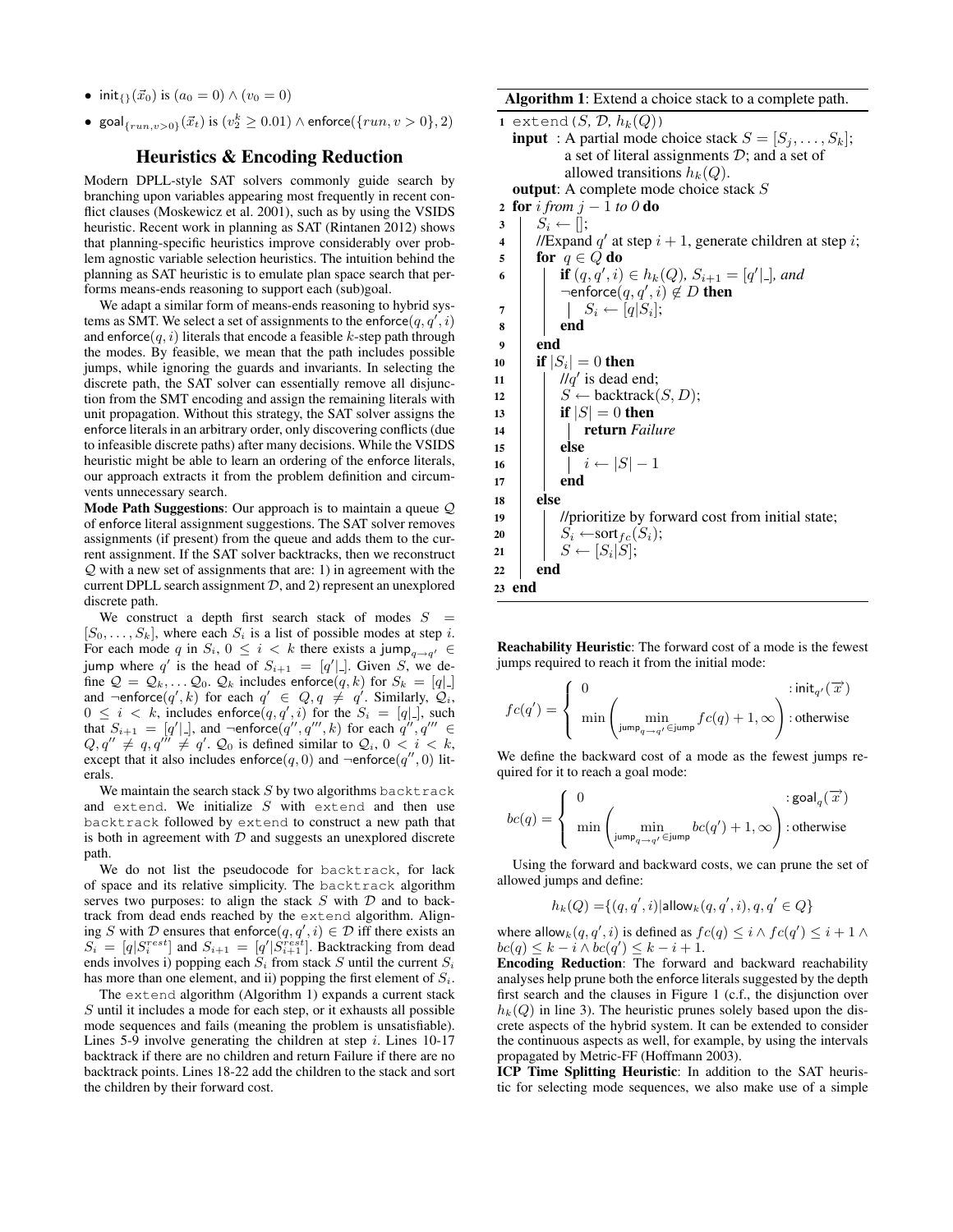ICP heuristic for planning. We observe that many actions (e.g., starting the car) can happen as quickly as possible, even though delaying their execution is possible. We force ICP to split time variables  $t_i$  in a special manner, but rely upon dReal's existing ICP implementation to select variables to branch. The first time that ICP selects a time variable  $t_i$  with interval  $[lb(t_i), ub(t_i)],$ we split its interval into the two subintervals  $[lb(t_i), lb(t_i) + \epsilon]$ and  $[lb(t_i) + \epsilon, ub(t_i)]$ . In subsequent splits, we use the default split  $[lb(t_i), lb(t_i) + (ub(t_i) - lb(t_i))/2]$  and  $[lb(t_i) + (ub(t_i) - lb(t_i))/2]$  $\left\lfloor \frac{lb(t_i)}{2}, \frac{ub(t_i)}{2} \right\rfloor$  because the value for  $t_i$  must be relatively greater than  $\epsilon$  otherwise.

Implementation: The mode path selection and time splitting heuristics are implemented by extending existing mechanisms with dReal. dReal is based upon the OpenSMT solver (Bruttomesso et al. 2010), which provides a literal suggestion interface between the SAT solver and each theory solver. In dReal, the theory solver (i.e., ICP) implements the heuristic by reasoning about the hybrid system specification and the current (partial) literal assignment. It communicates these suggestions via the existing interface. The ICP solver wraps the Realpaver (Granvilliers and Benhamou 2006) engine by customizing its algorithms for variable and value selection. The time splitting heuristic is implemented as a custom valueselection/branching heuristic that decides where to split an interval and which side of the split to select first.

## Empirical Evaluation

We first show experiments that evaluate dReal with and without the heuristics described in the previous section and for various values of  $\delta$ . We report results for the minimal step encoding required to solve each instance. In all cases, dReal can detect unsatisfiability of encodings using fewer than the minimal steps in negligible time. We use the generator and car domains from the literature (Bogomolov et al. 2014) and a new domain called Dribble. Next, we compare dReal externally with existing PDDL+ planners on linear problems (using results from (Bogomolov et al. 2014)). The existing planners include SpaceEx (Bogomolov et al. 2014), CoLin (Coles et al. 2012), and UPMurphi (Della Penna et al. 2009). In all experiments comparing with other planners, dReal uses all heuristics and  $\delta = 0.1$ . We will see that there is still much room for dReal to improve on linear problems by incorporating techniques from leading tools such as SpaceEx.

Domains: The car domain includes only instantenous actions and processes, and is very similar to our running example. The differences are that it includes a decelerate (decel) action and distance variable, it requires that velocity is zero and distance is thirty in the goal, and it scales by imposing increasing limits on the magnitude of the acceleration function. Additional acceleration or deceleration increases the branching factor of the problem. The linear and nonlinear versions of the domain differ in whether they include the nonlinear drag process (as shown in our example).

The dribble domain involves three processes effecting a ball, upward velocity (v) decreasing due to gravity  $(-q)$  and drag  $(-0.1v<sup>2</sup>)$ , and vertical position (x) increasing with velocity (v). The available actions are dribble( $f$ ) and oppose, which decrease velocity by  $f \in \{0, 1, 2, 4\}$  or increase velocity by  $-0.9v$ . The dribble action has the precondition that velocity is zero, and the oppose action, that the ball position is zero. The initial state places the ball at  $x = 1$  with velocity  $v = 0$  and the goal is to reach  $1.5 \leq x \leq 3.0.$ 

The generator domain is normally encoded with durative actions for pouring fuel into the generator and running the generator. We translated the problem to use two instantaneous actions and a process for each durative action. Thus, as the number of tanks  $\overline{x}$  increases (in each instance) the number of steps required by dReal's encoding is  $2(x+1)$  (the start and end for each tank pouring action and the start and end for running the generator). We also created a nonlinear version that models how fuel pours more quickly over time. The pouring process defines the effects as

(increase fuel (\* #t 2))

or

(increase ptime (\* #t 1)) (increase fuel (\* #t (\* 0.001 (ˆ ptime 2))))

Internal Comparison: We evaluate how well dReal performs on nonlinear versions of the domains as well as how it is sensitive to the use of heuristics and the choice of  $\delta$ .

|      | <b>SAT</b> | <b>ICP</b>  |              | 2                                            |               |
|------|------------|-------------|--------------|----------------------------------------------|---------------|
|      |            | Heur. Heur. |              |                                              |               |
|      |            |             | 5.36/2/19    | 5.36/2/19                                    | 5.36/3/19     |
| 0.1  |            |             | 16.62/2/58   | 16.64/2/58                                   | 16.25/3/58    |
| 0.01 |            |             | 15.20/2/66   | 15.17/2/66                                   | 14.81/3/66    |
|      |            |             | 9.19/746/20  | 447.57/6727/96                               | 27.59/3697/18 |
| 0.1  |            |             | 17.66/746/59 | 384.82/6980/254                              | 35.65/3697/57 |
| 0.01 |            |             | 19.16/746/67 | 378.19/6980/230                              | 37.17/3697/65 |
|      |            |             | 34.83/2/181  | 34.54/2/181                                  | 34.67/3/181   |
| 0.1  |            |             |              |                                              |               |
| 0.01 |            |             |              |                                              |               |
|      |            |             |              | 40.45/746/182 453.62/6727/102 58.30/3697/180 |               |
| 0.1  |            |             |              |                                              |               |
| 0.01 |            |             |              |                                              |               |

Table 1: dReal Runtime (s)/SAT Nodes/ICP Nodes results on nonlinear car. "-" indicates a timeout.

| <b>SAT</b> |        |       |       |                          |        |
|------------|--------|-------|-------|--------------------------|--------|
| Heur.      |        |       |       |                          |        |
|            | 192.52 | 33.50 | 65.16 | 122.91                   | 224.61 |
|            | 595.59 | 57.24 | 79.16 | $\overline{\phantom{0}}$ |        |

Table 2: dReal Runtime (s) results for Dribble with increasing plan lengths  $k \in \{2, 4, 6, 8, 10\}$  with and without the SAT mode sequence heuristic. "-" indicates a timeout.

| Dom |  |                                                                             |  |  |  |
|-----|--|-----------------------------------------------------------------------------|--|--|--|
|     |  | $\text{Car}$   16.62   16.64   16.25   16.77   16.56   16.79   17.44   16.6 |  |  |  |
|     |  | Gen $ 12.80 71.63 1696.84 $                                                 |  |  |  |

Table 3: Runtime results (s) on nonlinear generator and car. "-" indicates a timeout.

First, Table 1 lists the runtime, number of SAT decisions (nodes) and number of ICP decisions (nodes) for the nonlinear car domain instances one through three. The table lists results for values of  $\delta \in$ {1, 0.1, 0.01} and whether dReal uses the SAT variable selection heuristic and the ICP time branching heuristic.

The trends shown in Table 1 are that: i) decreasing  $\delta$  will always increase the number of ICP nodes and sometimes the SAT nodes, ii) the ICP heuristic has a substantial impact upon the number of ICP nodes, and iii) the SAT heuristic impacts the number of SAT nodes, and holds the number of SAT nodes roughly constant as the instances scale. Improving ICP through better variable selection and constraint propagation will have the most impact on these instances because the SAT heuristic already reduces the number of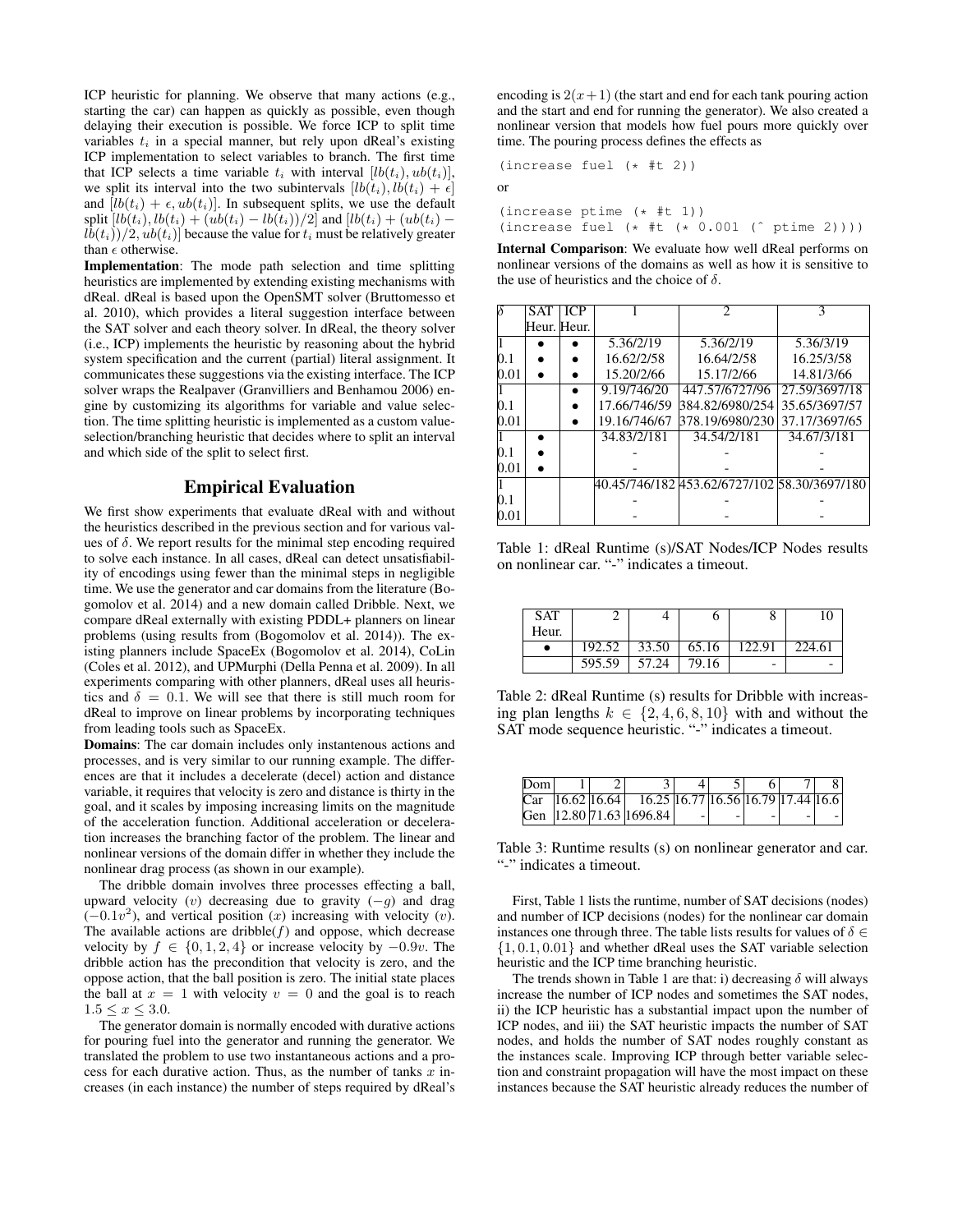SAT nodes to a minimum. This observation applies to the other domains as well. dReal is able to find a feasible sequence of mode transitions quickly, but struggles to show  $\delta$ -satisfiability when it must tighten the boxes around variables encoding several steps.

Table 2 lists the results for the Dribble domain with and without the SAT mode sequence heuristic. The ICP time splitting heuristic did not change performance in this domain and is omitted from the table. The results illustrate that the SAT heuristic can help reduce total time by considering fewer plans and that the ICP search is effective at verifying a plan satisfies the nonlinear continuous constraints. We note that the instance with  $k = 2$  is particularly challenging for ICP because the vertical position is almost exactly 1.5 at the end of the plan and ICP automatically selects a very fine step size for its interval-based integration.

To evaluate scalability, we show in Table 3 the running time on the car and generator domains, using both heuristics and  $\delta = 0.1$ . (The results for dribble with the same steps have been included in Table 2.) The instances scale by adding the indicated number of acceleration and deceleration steps in car, or by adding the indicated number of tanks to refill the generator. Dribble scales by increasing the number of possible plan steps.

External Comparisons: Table 4 compares dReal with the other planners on linear instances of the generator and car domains. As above, each instance scales the respective number of tanks to fill the generator (where each tank is required) and levels of acceleration/deceleration. We see that dReal is competitive on the car domain, but scales relatively poorly on the generator domain. Upon closer inspection, the reason that dReal scales poorly is that it spends considerable time in its ICP branch and prune search after finding a feasible mode path. We note that during constraint propagation, dReal does not use pruning operators that are optimized for linear functions. Recognizing and exploiting linearity could improve performance considerably. dReal scales well in the car domain because its heuristic uses reachability information to prune unreachable modes. As we show in Table 5, dReal's performance without the heuristic is much worse.

|     | Dom Planner       |              |                 |              |                     |                |                            |   | 8 |
|-----|-------------------|--------------|-----------------|--------------|---------------------|----------------|----------------------------|---|---|
|     | Gen dReal         | 3.07         |                 |              | 15.6 134.71 1699.87 | $\overline{a}$ |                            |   |   |
|     | Gen SpaceEx       |              | $0.01$   $0.03$ | 0.07         | 0.1                 | 0.19           | $0.28$ 0.45 0.65           |   |   |
|     | Gen CoLin         | 0.01         | 0.09            | 0.2          |                     |                | 2.52 32.62 600.58          |   |   |
|     | Gen UPMur         | 0.2          |                 | 18.2 402.34  |                     |                |                            |   |   |
|     | Car dReal         | 1.07         | 1.17            | 1.16         | 1.22                | 1.23           | $1.29 \mid 1.26 \mid 1.21$ |   |   |
| Car | SpaceEx           |              | $0.01$   0.01   | 0.01         | 0.03                | 0.04           | $0.05\,0.06\,0.07$         |   |   |
| Car | CoLin             | $\mathbf{X}$ | $\mathbf{x}$    | $\mathbf{X}$ | X                   | X              | X                          | X | X |
| Car | UPMur 28.44 386.5 |              |                 |              |                     |                |                            |   |   |

Table 4: Runtime results (s) on linear generator and car. "-" indicates a timeout.

Discussion: dReal and SpaceEx find plan tubes, whereas, CoLin and UPMurphi find one or more concrete plans. By concrete, we mean that each action executes at a single, fixed time point. In some restricted cases, dReal and SpaceEx can find concrete plans. In general, constructing a concrete plan from a plan tube is undecidable (Gao, Avigad, and Clarke 2012). One remedy is to make dReal more precise than the plan validator (e.g., VAL (Fox and Long 2003)) by setting  $\delta$  smaller than the  $\epsilon$  tolerance used by the validator and then selecting an arbitrary concrete plan consistent with the tube. The best we can hope to attain is a precision greater than the plan executor/validator. In contrast with dReal, SpaceEx is unable to make similar guarantees about its plan tubes because it does not prune the tubes, rather it maximizes its representation of reachable states to improve state subsumption checks prior to

|      | SAT         | <b>ICP</b> |              | 2                                         | 3             |
|------|-------------|------------|--------------|-------------------------------------------|---------------|
|      | Heur. Heur. |            |              |                                           |               |
|      |             |            | 0.45/2/6     | 0.48/2/6                                  | 0.55/3/6      |
| 0.1  |             |            | 0.55/2/8     | 0.54/2/8                                  | 0.60/3/8      |
| 0.01 |             |            | 0.66/2/10    | 0.66/2/10                                 | 0.73/3/10     |
|      |             |            | 6.82/1302/6  | 10.83/2286/9                              | 20.71/4196/8  |
| 0.1  |             |            | 6.76/1302/8  | 11.81/2286/6                              | 21.12/4196/10 |
| 0.01 |             |            | 6.96/1302/10 | 10.93/2286/11                             | 20.96/4196/12 |
|      |             |            | 0.88/2/15    | 0.91/2/15                                 | 1.05/3/15     |
| 0.1  |             |            | 1.77/2/29    | 2.07/2/29                                 | 2.03/3/29     |
| 0.01 |             |            | 2.22/2/36    | 2.77/3/36                                 | 2.42/3/36     |
|      |             |            | 8.78/1302/15 | 15.40/2286/18 28.15/4196/17               |               |
| 0.1  |             |            | 9.04/1302/29 | 14.04/2286/27 26.26/4196/31               |               |
| 0.01 |             |            |              | 10.61/1302/36 16.37/2286/39 25.86/4196/38 |               |

Table 5: dReal Runtime (s)/SAT Nodes/ICP Nodes results on linear car.

plan extraction. Nevertheless, both SpaceEx and dReal might identify plan tubes that do not in fact contain a concrete plan; however, both can reliably prove plan non-existence.

## Related Work

While PDDL+ has been an accepted language for planning with continuous change for nearly a decade, very few planners have been able to handle its expressivity. Planners either assume that all continuous change is linear (Shin and Davis 2005; Coles and Coles 2014; Bogomolov et al. 2014; Coles et al. 2012) or handle nonlinear change by discretization (Della Penna et al. 2009).

LP-SAT (Shin and Davis 2005) is very similar in spirit to our work because it uses a SAT solver to solve Boolean constraints and an LP solver to solve continuous (linear) constraints. The nature of the encodings is somewhat different in that our encoding makes use of the hybrid system semantics of PDDL+ in a very direct fashion. LP-SAT more closely resembles classical planning as SAT encodings. Unlike our work, LP-SAT does not incorporate heuristics that are aware the encoding represents a planning problem.

Bogomolov et al. (2014) and Della Penna et al. (2009), like our work, makes use of the planning as model checking paradigm. Unlike our work, Bogomolov et al. encode a network of linear hybrid automata and handle durative actions and events. Bogomolov et al. use the SpaceEx model checker (Frehse et al. 2011), which performs a symbolic search over the hybrid automata.

Coles and Coles (2014) and Coles et al. (2012) approach PDDL+ from the perspective of heuristic state space search. Coles and Coles exploit piecewise linear representations of continuous change to derive powerful pruning conditions for forward heuristic search.

## Conclusion

We present a new approach to PDDL+ planning that compiles problems into the  $\mathcal{L}_{\mathbb{R}_{\mathcal{F}}}$  language. The encoding can be checked for satisfiability by a state of the art SMT solver that supports nonlinear continuous change, which is a first for PDDL+ planning. Due to the nature of the problem, the solver finds plan tubes by solving a  $\delta$  relaxation of the problem. We have shown that  $\delta$  is a useful parameter that trades SMT solver effort for solution accuracy.

In addition to showing how to encode PDDL+ planning as a hybrid system in  $\mathcal{L}_{\mathbb{R}_{\mathcal{F}}}$ , we have presented reachability heuristics that help prune the SMT encoding. These heuristics also inform an SMT variable selection heuristic procedure in the dReal solver. The procedure helps dReal overcome one its main inefficiencies of constructing infeasible sequences of modes unnecessarily. The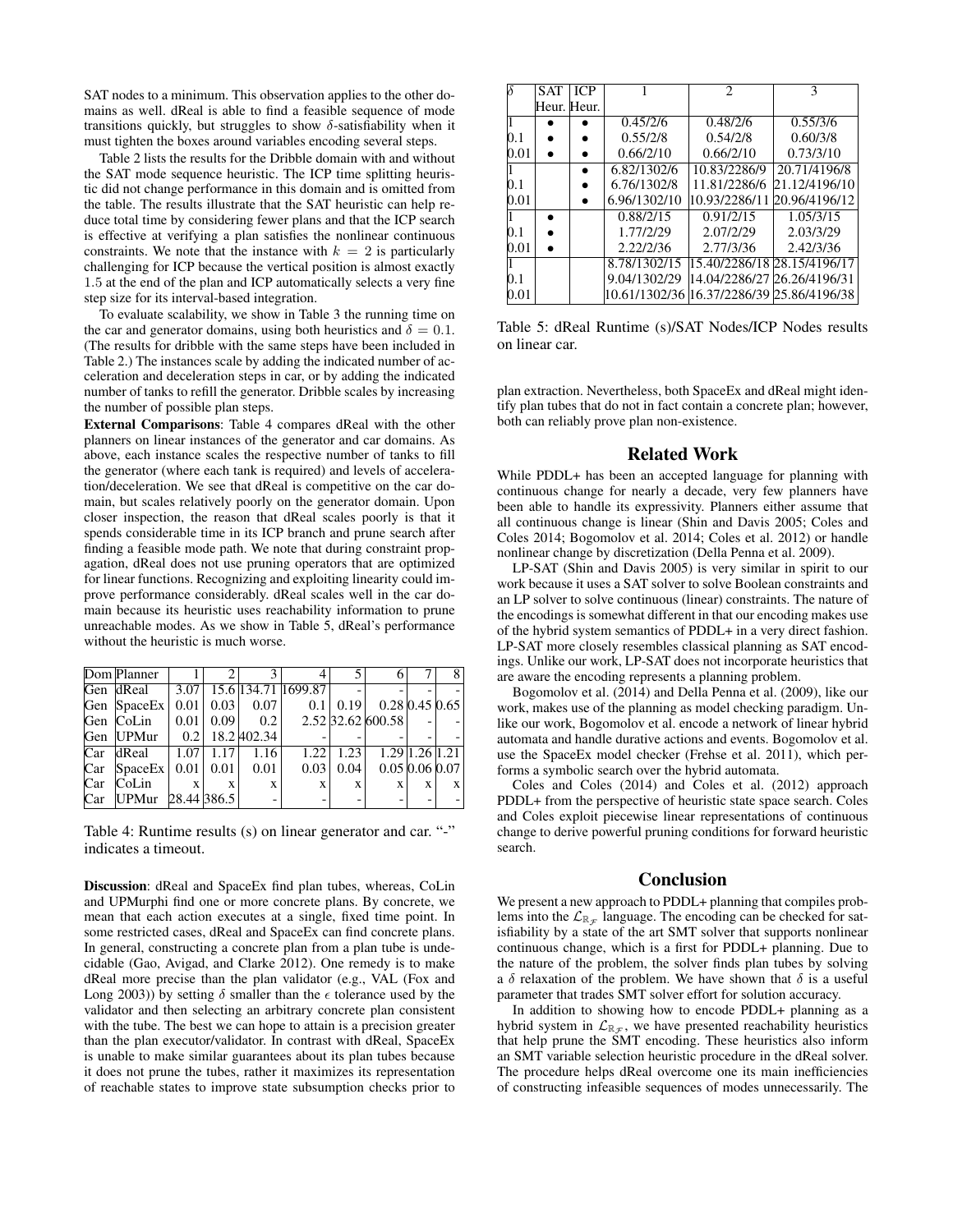resulting scale up in performance helps dReal solve challenging PDDL+ benchmarks, putting it on par with the state of the art. Acknowledgements: This work was supported under ONR Contract XXXX.